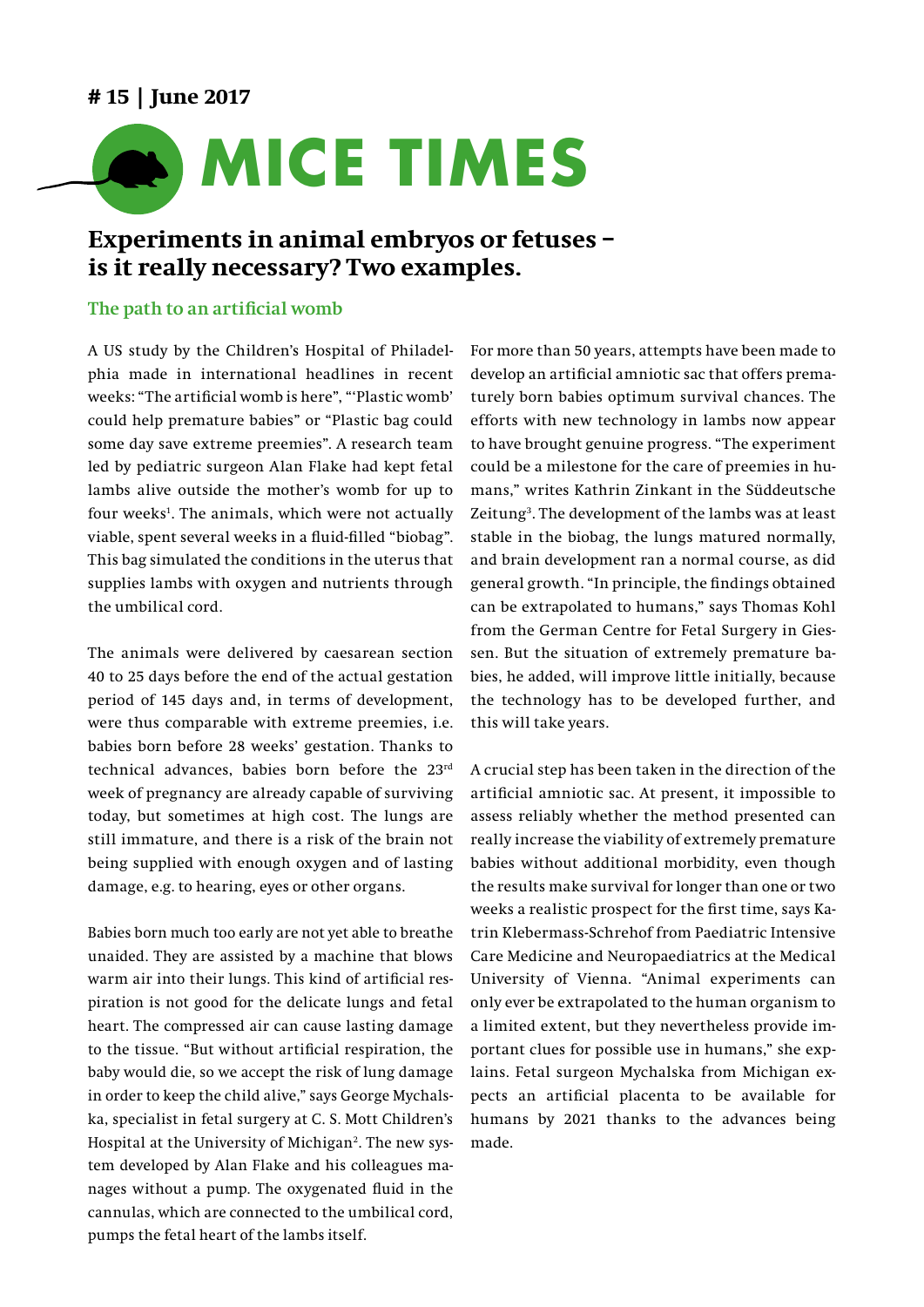

*(a) Circuit and system components consisting of a pumpless, low-resistance oxygenator circuit, a closed fluid environment with continuous fluid exchange and an umbilical vascular interface. (b) Representative lamb cannulated at 107 days of gestation and on day 4 of support. (c) The same lamb on day 28 of support illustrating somatic growth and maturation.*

*Source: Emily Partridge et al., An extra-uterine system to physiologically support the extreme premature lamb; Nature, 25. April 2017*

#### **The path to safe medicines**

Until well into the 1950s it was assumed that the placenta was an impenetrable barrier that reliably and completely protects the embryo from outside influences. In 1961 came the rude awakening. Women who had taken the apparently harmless medication Contergan for morning sickness during pregnancy gave birth to babies with missing limbs. The medicine with the active ingredient thalidomide had been marketed by Grünenthal since 1957. Four years later, it was withdrawn from the market. Altogether, more than 10,000 babies were born with congenital defects.

"Grünenthal had only tested thalidomide in rats before launching it onto the market, and even in pregnant animals no abnormalities were observed in these tests," says toxicologist Friedlieb Pfannkuch, who for many years was entrusted with the investigation of adverse effects of substances in the pharmaceutical industry. "Later on, tests were carried out in pregnant rabbits, and here malformations then occurred in the embryos during treatment with thalidomide," says Pfannkuch.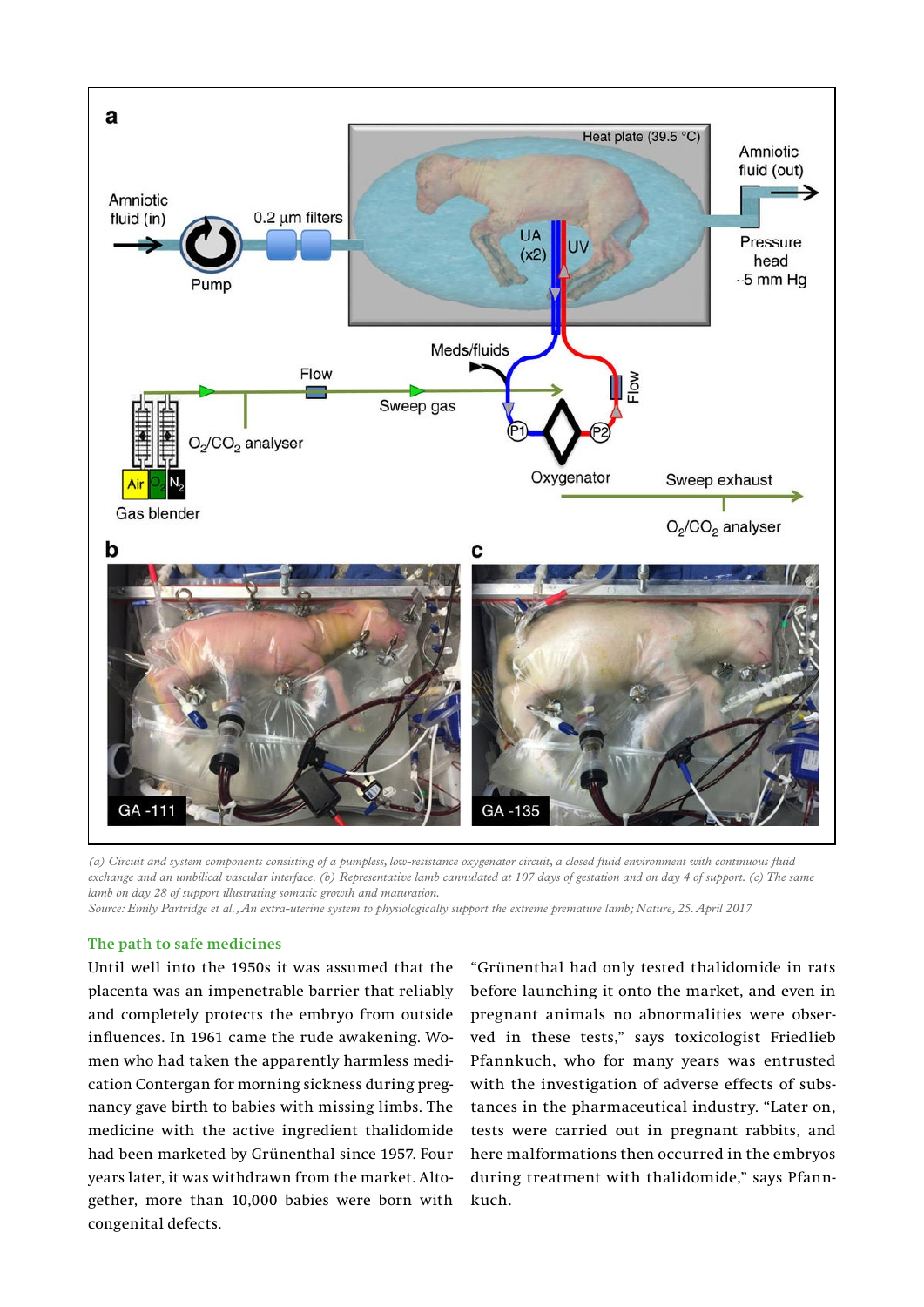The Contergan scandal proved decisive in paving the way for the first basic medicines directive of what was then the European Economic Community (EEC)<sup>4</sup>. Before clinical trials are conducted in humans, new substances must be tested in at least two animal species (of which one must not be a rodent). "Exactly what has to be done and how is laid down in the ICH guidelines (International Council for Harmonisation of Technical Requirements for Pharmaceuticals for Human Use)<sup>5</sup>; studies in rat and rabbit embryos have prevented disasters," says Pfannkuch.

But overall, studies in animal embryos have become less important over the years, explains the toxicologist. "Reproduction toxicity studies are usually not carried out until later phases of drug development, and many substances tend to 'die' along the way before becoming a medicine." Many drug candidates nowadays are also tested, for example, in embryonic stem cells. The most important issue for companies in drug development once they have a product, says Pfannkuch, is that its "efficacy and safety have to be proven in humans."

Whether or not tests are conducted in animal em- An increas**e** bryos also depends on the diseases for which the medicine is later to be used. "In the case of eye drops not tests are coi

to treat glaucoma, for example, reproduction toxicity is often not systematically and comprehensively tested in animal experiments because they are mainly used by elderly people," says Pfannkuch. In the package leaflet, the following caution is then included: "Must not be used in pregnancy, because the potential risk for humans is not known." The situation is quite different when it comes to headaches or sleeping tablets.

Or with medicines for an HIV infection, antipsychotic agents or products that are used, for example, to treat stroke or thrombosis. For example, in the French HIV pregnancy register (the world's largest database for recording possible embryotoxic effects of HIV medicines), a slightly increased rate of neurological malformations was found in babies whose mothers had been treated with the HIV drug efavirenz in pregnancy. Neurological defects had already occurred beforehand in animal models as a result of treatment with this product, but "despite these warnings" the WHO classified the benefit of efavirenz as greater than the damage on the basis of a meta-analysis<sup>6</sup>.

An increased rate of premature births and damage to health has also been observed with the use of antipsychotic agents during pregnancy. In experi-



*Source: Herbert Büttner, Die Arzneimittelsicherheit bei Humanarzneimitteln, mit besonderer Betrachtung des Einflusses von Krisenfällen auf die Regelsetzung; PhD Thesis, Faculty of Mathematics and Natural Sciences, 2010 (Drug safety in human medicines with particular regard to the impact of crises on regulations)*